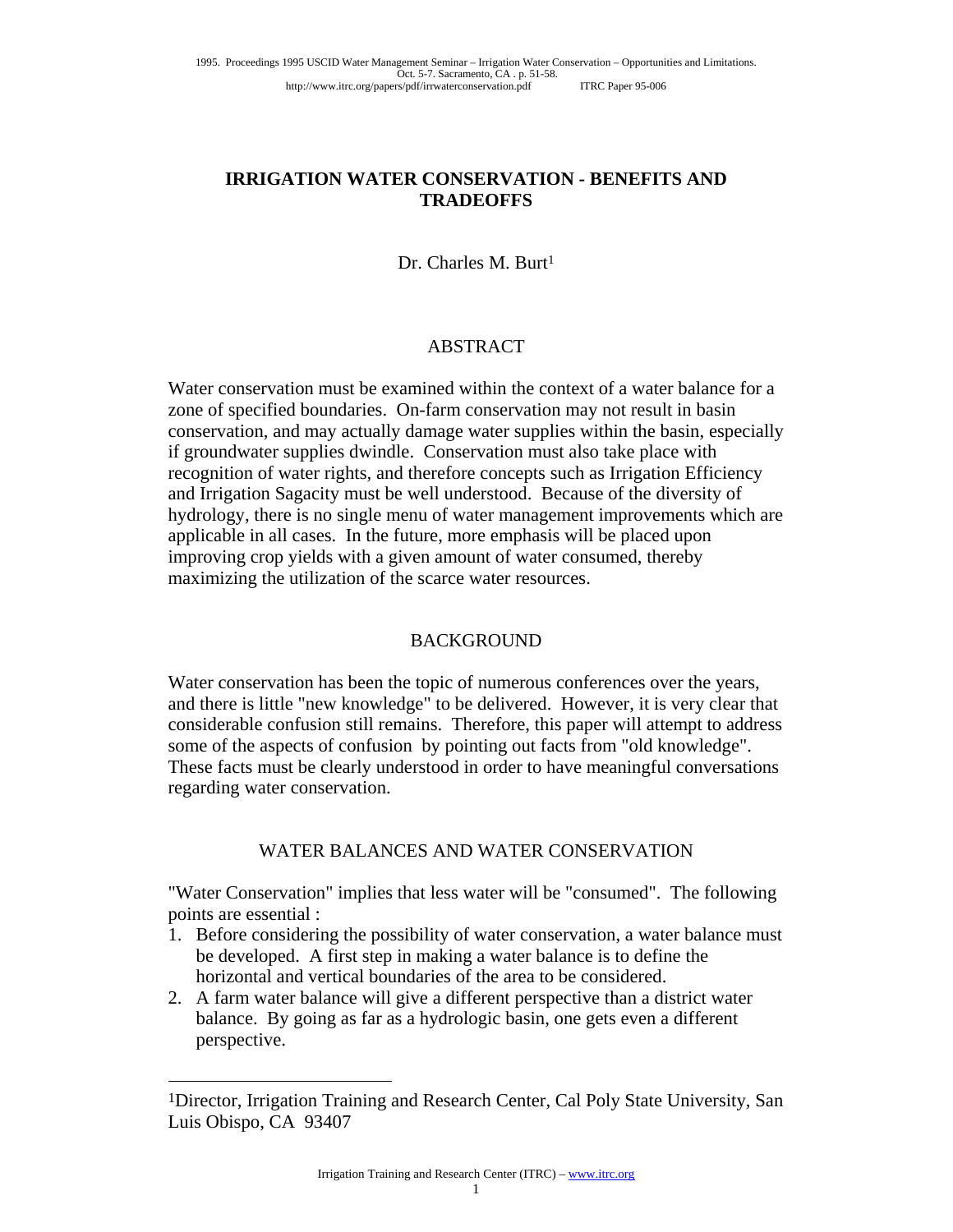- 3. Reducing "water applied" is not necessarily synonymous with "true water conservation", because in many cases excessive applications are reused within the hydrologic basin (in streams or aquifers).
- 4. "Consumption" of water implies that the "consumed" water cannot be retrieved or used until it returns to the earth's surface in the form of rainfall. The most important form of consumption is conversion of liquid water into vapor, which is the process of Evapotranspiration (ET), including ET from crops, phreatophytes, wet soil surfaces, weeds, etc.
- 5. An increasingly important type of consumption is degradation of water quality. The degradation in quality can either restrict or eliminate the reuse of the water, or require additional "fresh" water supplies be used to dilute the degraded water.

 • We clearly understand the situation of water flowing into a surface saline body, such as the Salton Sea or the ocean.

 • We less clearly understand the situation of deep percolation into saline aquifers.

 • We poorly understand the "equivalent amount of water" lost when our "good" aquifers have a slow degradation in quality.

6. "Traditional" water conservation practices such as lining of canals may result in no water conservation at all in some areas which depend upon groundwater supplies during dry years.

# IRRIGATION EFFICIENCY AND RATIOS

It has recently been pointed out (Allen, et al. 1995 and others) that the definition of Irrigation Efficiency is frequently confused and misinterpreted. Therefore, it has been recommended that fractions or ratios, such as the "reusable fraction" of water, be used instead of efficiency.

This author strongly agrees that Efficiency terms have been confusing and that the concept of using certain ratios is a helpful idea. However, the following points must be made:

- 1. Much of the problem is within the irrigation profession itself. There have been numerous instances of technically flawed papers dealing with the concept of efficiency which have been generated from within. There is no shortcut to understanding the technical concepts of water balances, reuse of water, the difference between actual crop water use versus crop water requirements, and many other items. Unfortunately, we have often substituted "experience" of irrigation specialists for technical correctness when discussing concepts of efficiency. Fortunately, the concepts are now becoming better understood.
- 2. We cannot ignore the concept and definition of Irrigation Efficiency, because it deals with the concept of the portion of the water which is Beneficially Used. Our water laws address the issue of this need for defining Beneficial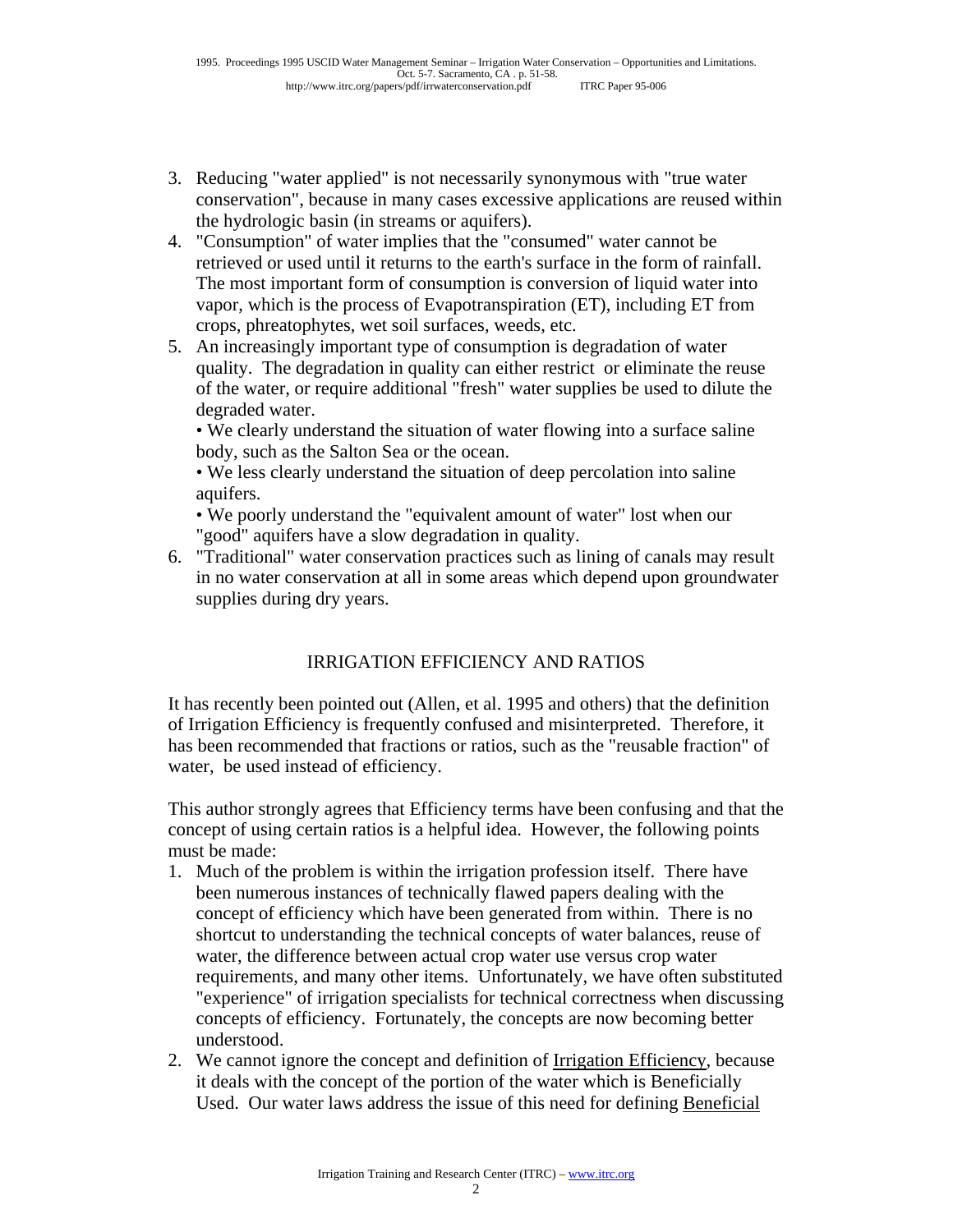Use. Therefore, we must get very serious about educating ourselves and the irrigation profession about the complexities of determining Beneficial Use.

- 3. Our water laws include the concept of Reasonable Use, which is different from Beneficial Use. This must also be considered when discussing water conservation. It is unreasonable to expect that all non-beneficial uses be eliminated.
- 4. The American Society of Civil Engineers, Water Resources Division, has a Task Committee on Describing Irrigation Efficiency and Uniformity. The 44 page report of that committee is in its final draft stages, and will be submitted to the ASCE Irrigation and Drainage Journal by November, 1995 (Burt et al, 1995a). The Task Committee spent over two years of serious effort on the product. The committee has developed a comprehensive explanation of efficiency and uniformity. The length of the document indicates the complexity involved. A few of the concepts and terms are as follows:

*Irrigation Efficiency, IE* is defined as

$$
IE = \frac{volume \ of \ irrigation \ water \ beneficially \ used}{volume \ of \ irrigation \ water \ applied - \Delta \ storage} \ x \ 100\%
$$
 (1)



**Figure 1. Irrigation Efficiency (IE) quantifies the division of applied irrigation water into beneficial and non-beneficial uses (Burt et al, 1995a).**

The Irrigation Consumptive Use Coefficient (introduced by Jensen, 1993) is now defined as:

$$
ICUC = \frac{volume \ of \ (irrigation \ water \ consumption \ used}{volume \ of \ (irrigation \ water \ applied - \Delta \ storage} \ x \ 100\%
$$
 (2)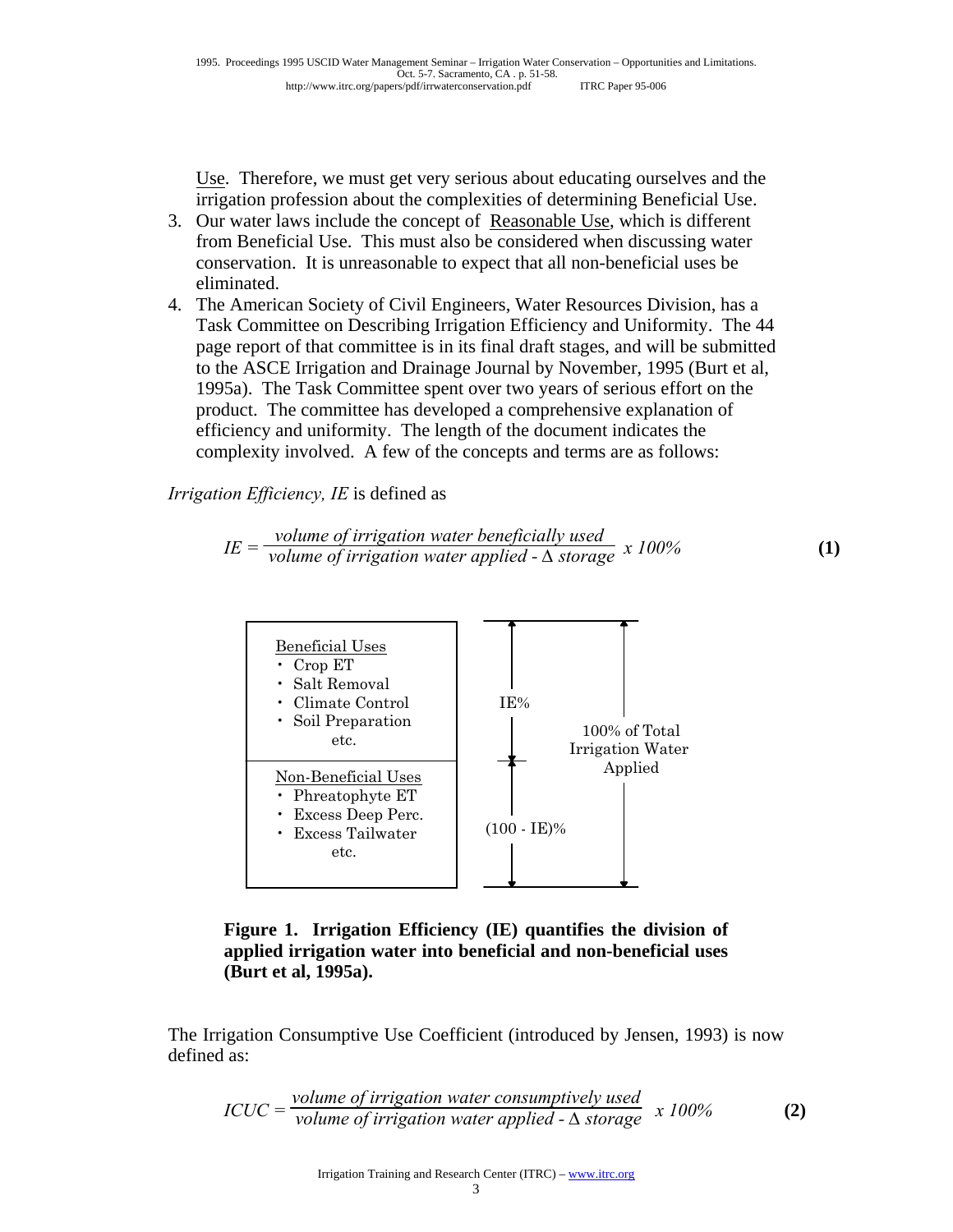

**Figure 2. Irrigation Consumptive Use Coefficient (ICUC) quantifies the division of irrigation water into consumptive and non consumptive uses (Burt et al, 1995a).**

| Crop ET<br>Evaporation for<br>Climate Control<br>etc.                  | Deep Percolation<br>for Salt Removal<br>etc.                                           | Benef.<br>IE%<br>Uses                    |
|------------------------------------------------------------------------|----------------------------------------------------------------------------------------|------------------------------------------|
| • Phreatophyte $ET$<br>Sprinkler Evap.<br>Reservoir Evap.<br>٠<br>etc. | $\cdot$ Excess Deep<br>Percolation<br>Excess Runoff<br>$\bullet$<br>Spill<br>٠<br>etc. | 100%<br>Non-<br>Benef. (100-IE)%<br>Uses |
| Consump.<br>Use                                                        | Non-Consump.<br>Use                                                                    |                                          |
| $(ICUC)\%$<br>₩<br>100%                                                |                                                                                        |                                          |

**Figure 3. The division between consumptive and non consumptive uses is distinct from the division between beneficial and non-beneficial uses (Burt et al, 1995a).** 

These concepts of *reasonable use* suggest a new term to complement Irrigation Efficiency, namely, *Irrigation Sagacity, IS*, introduced by Solomon (1993) and now defined as,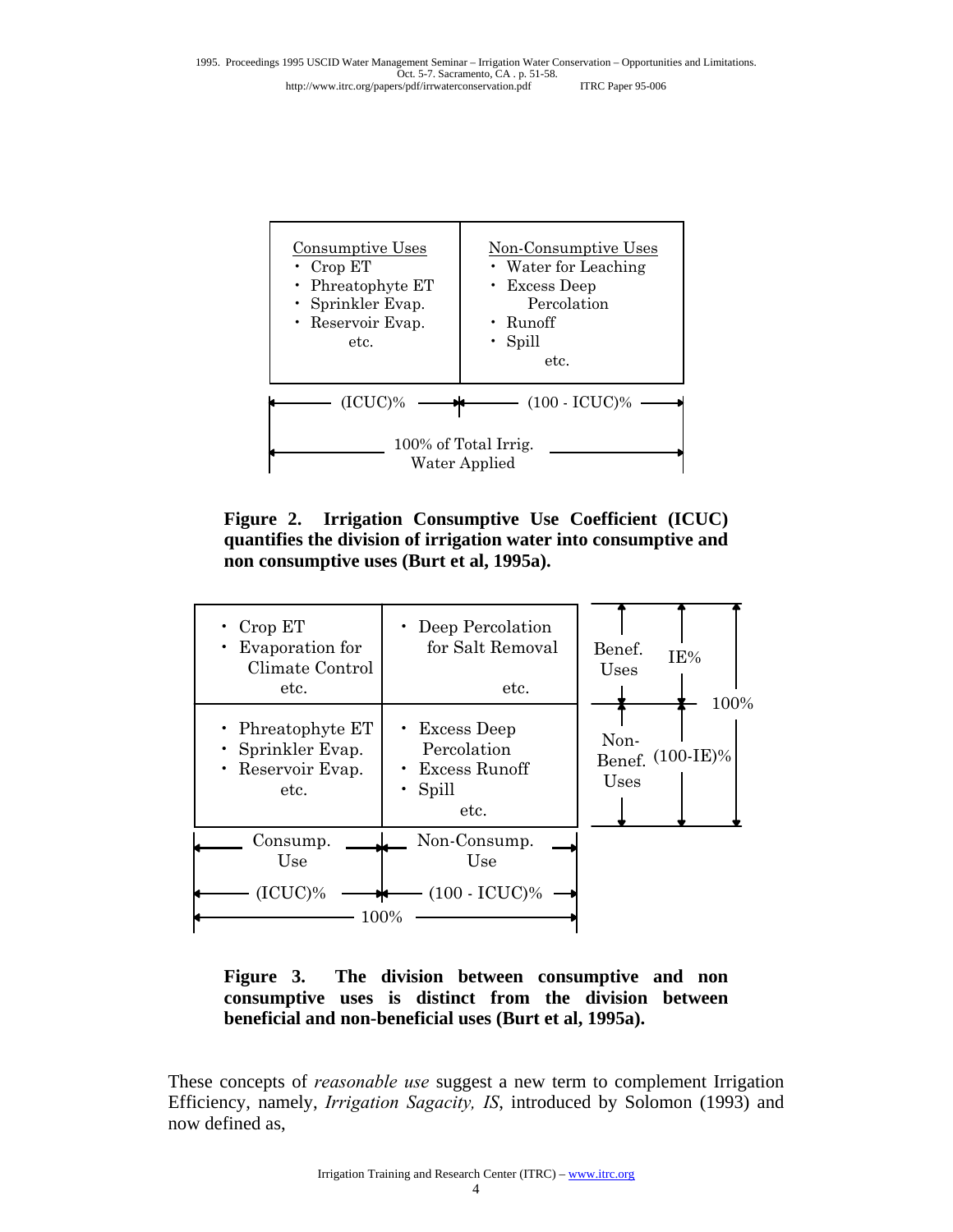## *IS = volume of irrigation water beneficially and reasonably used volume of irrigation water applied -*  $\triangle$  *storage x 100%* **(3)**



**Figure 4. Irrigation Sagacity (IS) is a better measure of prudent water use than Irrigation Efficiency (IE) (Burt et al, 1995a).** 

#### WATER USE EFFICIENCY

An interesting point is that a table grape vineyard that is irrigated for "full ET" may actually have lower harvestable production than one that irrigates for 80- 90% of "full ET". This is because if there is no stress on the vines, the vegetative growth can be excessive, reducing the quantity and quality of the grape berries. Likewise, for wine grapes a very high ET can reduce the sugar percentage, plus increase the incidence of rot because the grapes get too large and burst, ruining the bunches.

The ET of a cotton crop with 100% canopy cover can be about the same whether or the yield is 2.5 bales/acre or 4.0 bales/acre. The difference in yield may be due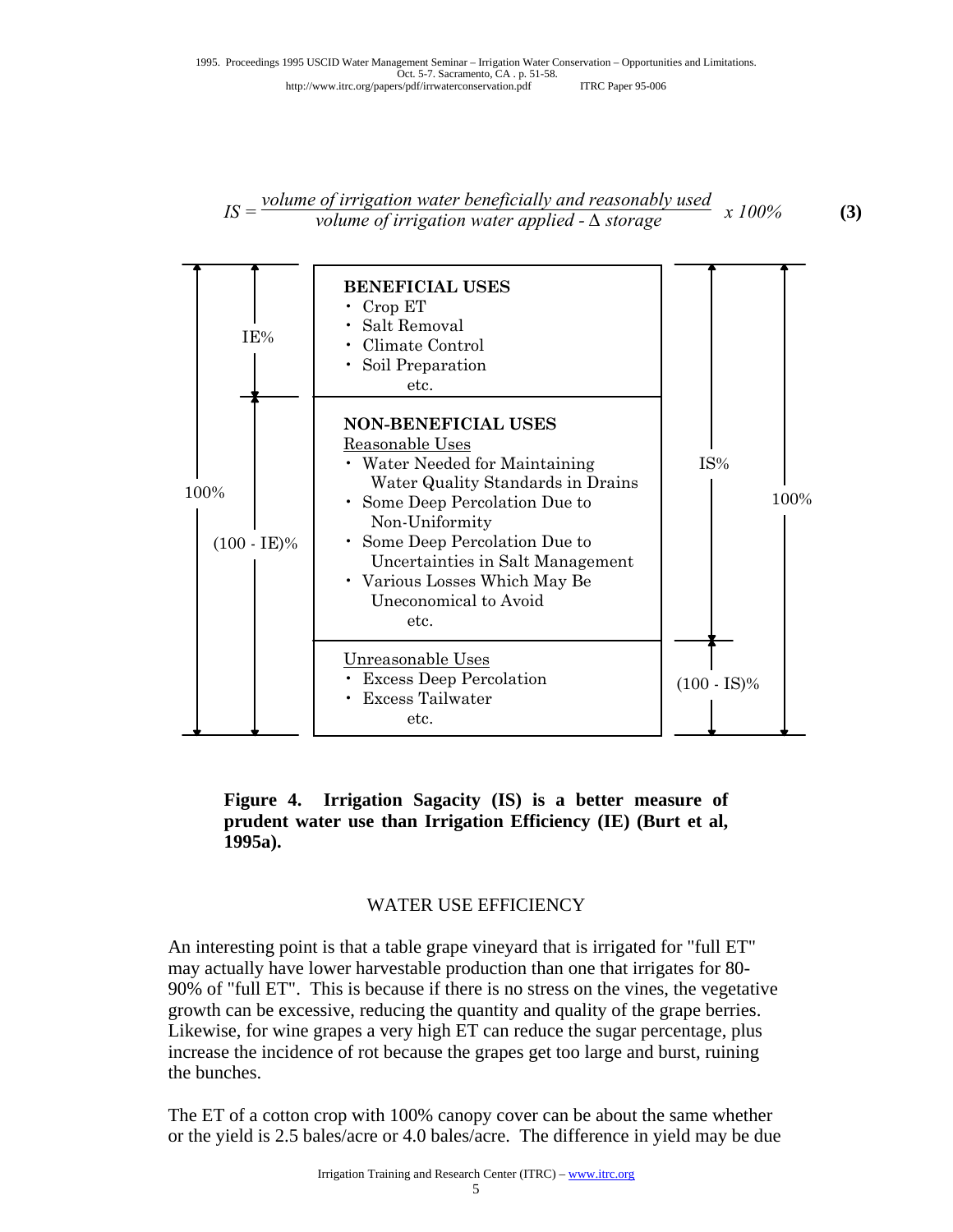to insect control, supply of nutrients, or variations in vegetative growth. Differences in the use of growth regulators can have large impact on yield. A large, well watered cotton crop may become "rank" under certain conditions, and produce mostly leaves instead of squares.

The concept of Water Use Efficiency addresses this. It is sometimes defined as:

$$
WUE = \frac{Crop Yield}{ET}
$$

We need to pay much more attention to this aspect of "water conservation". For example, Fertigation (application of fertilizers through water) is still in its infancy in terms of sophisticated usage in California. To help address this gap, the Cal Poly ITRC has recently published a new comprehensive guide to Fertigation (Burt et al, 1995b) on behalf of the California Energy Commission.

The bottom line is that in two conditions of the same Irrigation Efficiency, the Water Use Efficiency can be entirely different.

## WATER CONSERVATION IN CALIFORNIA

California's water conditions are tremendously diverse. There is no single satisfactory list of recommended water conservation measures. In fact, in many areas it appears that there is little or no "conservable" water, because those areas are presently in a deficit mode (overdraft of groundwater resources). It was also pointed out earlier that on-farm water conservation may or may not result in true water conservation for a hydrological basin.

Of course, there are substantial reasons to have good water management. In many cases, improved water management can enhance the profit for farmers. Yet in other cases, recommended water management practices have little or no direct benefit for an individual farmer. A question to address is this: should the farmers pay for improvements which only benefit others? We really need to do a better job of examining which "water conservation" recommendations are reasonable, just as reasonableness is a criteria for water rights. In many cases, specific water conservation practices are unreasonable, when considering the benefits and costs.

## GROUNDWATER AND WATER CONSERVATION IN CALIFORNIA

Groundwater levels and quality are excellent indicators of the potential for water conservation in various areas of California. It is quite simple in principle - if the groundwater quality and quantities are decreasing, any efforts to conserve surface runoff losses from the study boundaries should first concentrate on stabilization of the groundwater supplies. In other words, the water must be re-distributed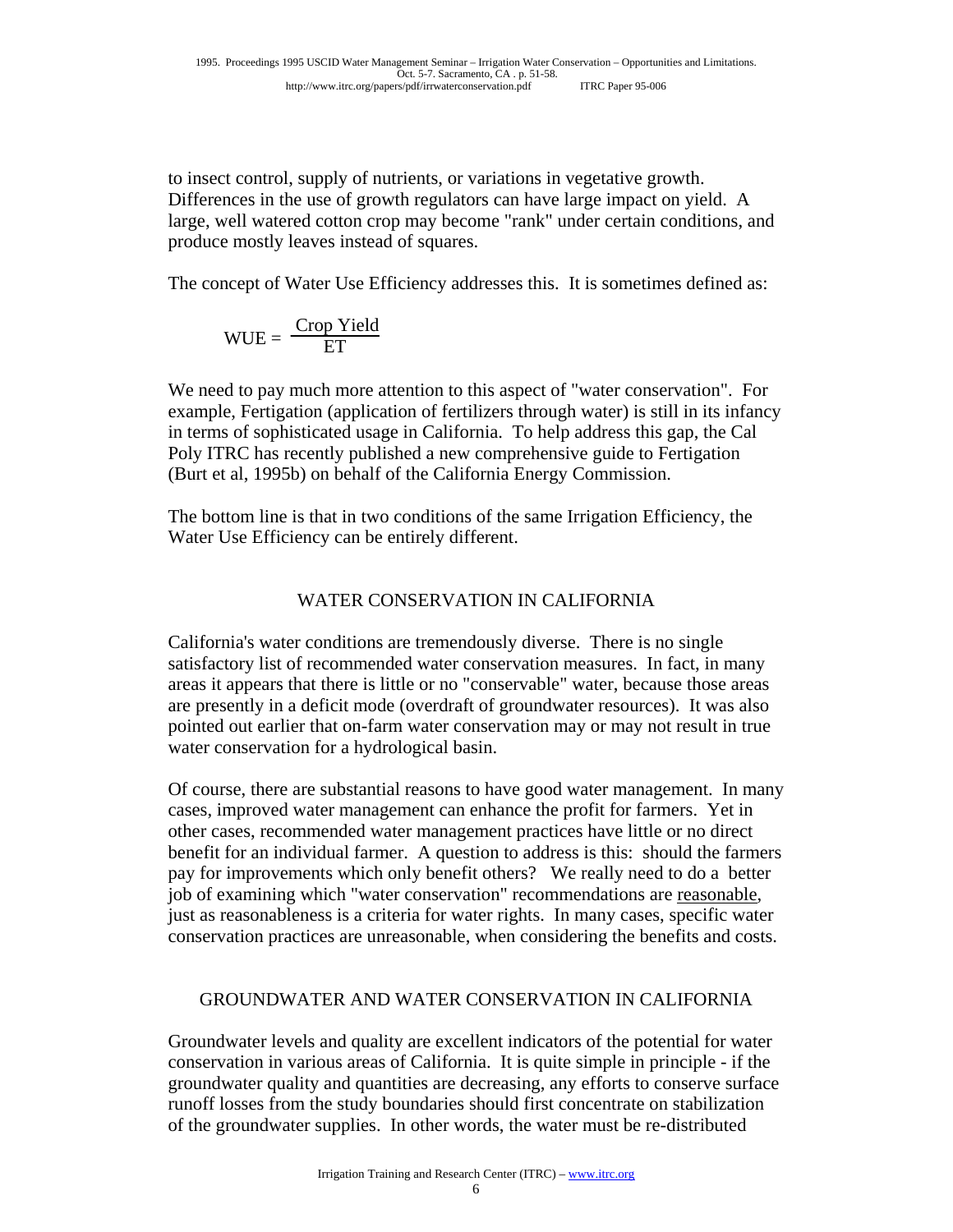within the unit boundaries before it is taken outside the boundaries. It is more difficult in practice, because groundwater moves across traditional irrigation district boundaries. We also do not know exactly how to deal with questions such as the sustainability of groundwater pumping in Kern County, since the groundwater quality will inevitably decrease with time.

As a simplistic guideline, it is a good idea to minimize on-farm deep percolation of irrigation water, simply because water which deep percolates always suffers from water quality degradation. However, the primary immediate benefits are generally reduction in power consumption, reduction in fertilizer usage, reduced drainage problems in some areas, and possible increased yield. These are important, but they are not the same as water conservation in the hydrologic system.

A second simplistic guideline is that lining of canals will result in water conservation if the present deep percolation is destined for a salt sink. Deep percolation from unlined canals is "desirable" on much of the east side of the San Joaquin Valley of California because it does not pick up fertilizers or pesticides (i.e., is not degraded). In addition, it provides important groundwater recharge and does not contribute to high water table problems. It would be senseless in most cases to require a district to line canals, only to make the irrigation district purchase land to install recharge basins. Of course, there are some benefits to lining in those cases, such as the ability to make more surface deliveries during a dry year, thereby reducing the power consumption involved with groundwater pumping.

Canal seepage in other areas, such as in the Grand Valley of Colorado, has a totally different impact. In that area, all seepage picks up salinity from the soil, which eventually goes into the Colorado River.

## MEASURING WATER - DOES IT CONSERVE?

Most irrigation specialists recognize that on the average, volumetrically measured and allocated water results in better on-farm and district-level control of water. But does it conserve water, especially in light of our knowledge of reuse of water? If water consumption is reduced in one area, we know that the reduced return flows or deep percolation can have impacts on downstream users.

Then why worry about metering water deliveries? Having been involved in various water balance studies over the years, and having seen the complexities of irrigation water transfers, this author believes that even if measurement does not of itself conserve water, we will develop a much better understanding of the complex hydrology in California. We are to the point in water development and scarcity that we need to have a much better idea of how much water is going where. California's Public Trust Doctrine states that any single entity can no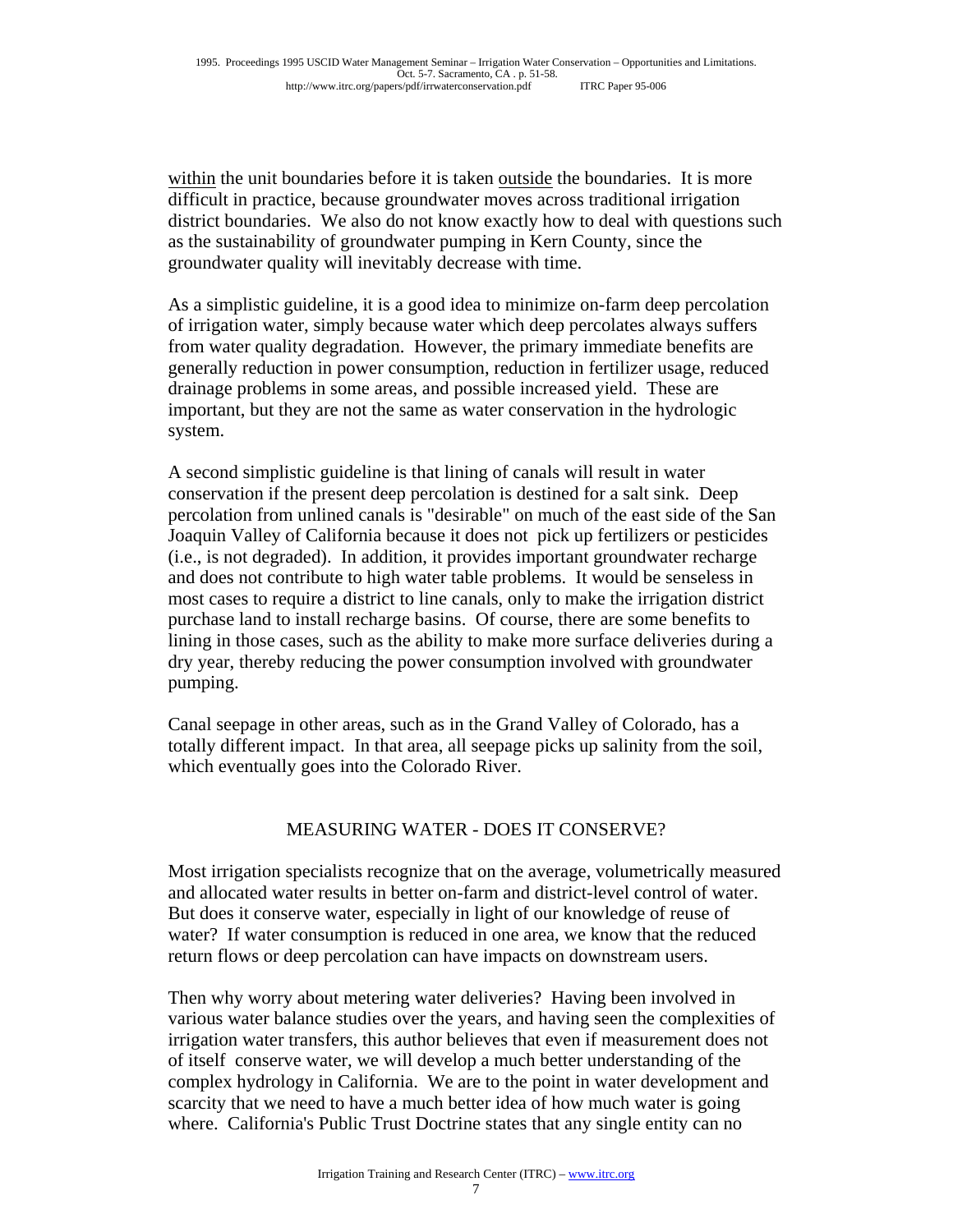longer manage water in isolation from others, and our complex groundwater and surface water hydrology proves the point.

Right now we have quite a few "black holes" in which significant assumptions are made in various ground/surface water models. It is important, for the sustainability of agriculture and the use of water in general, that we know exactly how much water we have, where it came from, where it is going, and the consequences of using it in various ways (i.e., we need to have better definition of our regional water balances).

## CONCLUSIONS

In order to understand the pros and cons of water conservation programs, it is essential to have a common, technically competent vocabulary and set of definitions. The ASCE Task Committee on Defining Irrigation Efficiency and Uniformity has made important steps toward this goal.

Good water management has benefits for individual farmers and society. Questions remain regarding how much good water management is worth to various parties, and how much farmers should be expected to pay for benefits which are only realized by others.

Meaningful water conservation programs are quite diverse in California due to the complex and varied hydrology. No single program of improved water management practices is applicable for all regions. However, it is important to get a better handle on water balances throughout the state.

Finally, the next big frontier will be to increase Water Use Efficiency, especially through improved fertigation practices, combined with good irrigation efficiencies.

#### **REFERENCES**

Allen, R. G, L.S. Willardson, and H.D. Frederiksen. 1995. Water Use Fractions to Replace Irrigation Efficiency. To be submitted to ASCE J. Irr. and Drain.

Burt, C.M., A.J. Clemmens, T. S. Strelkoff, K. Solomon, J.L. Merriam, L.Hardy, T. Howell, D. Eisenhauer, R. Bliesner, and L. Dawson. 1995a. Irrigation Performance Measures --

Efficiency and Uniformity. To be submitted to ASCE J. Irr. and Drain. 44 pp.

Burt, C. M., T. Ruehr, and K. O'Connor. 1995b. Fertigation. Irrigation Training and Research Center. Cal Poly. San Luis Obispo, CA. 295 p.